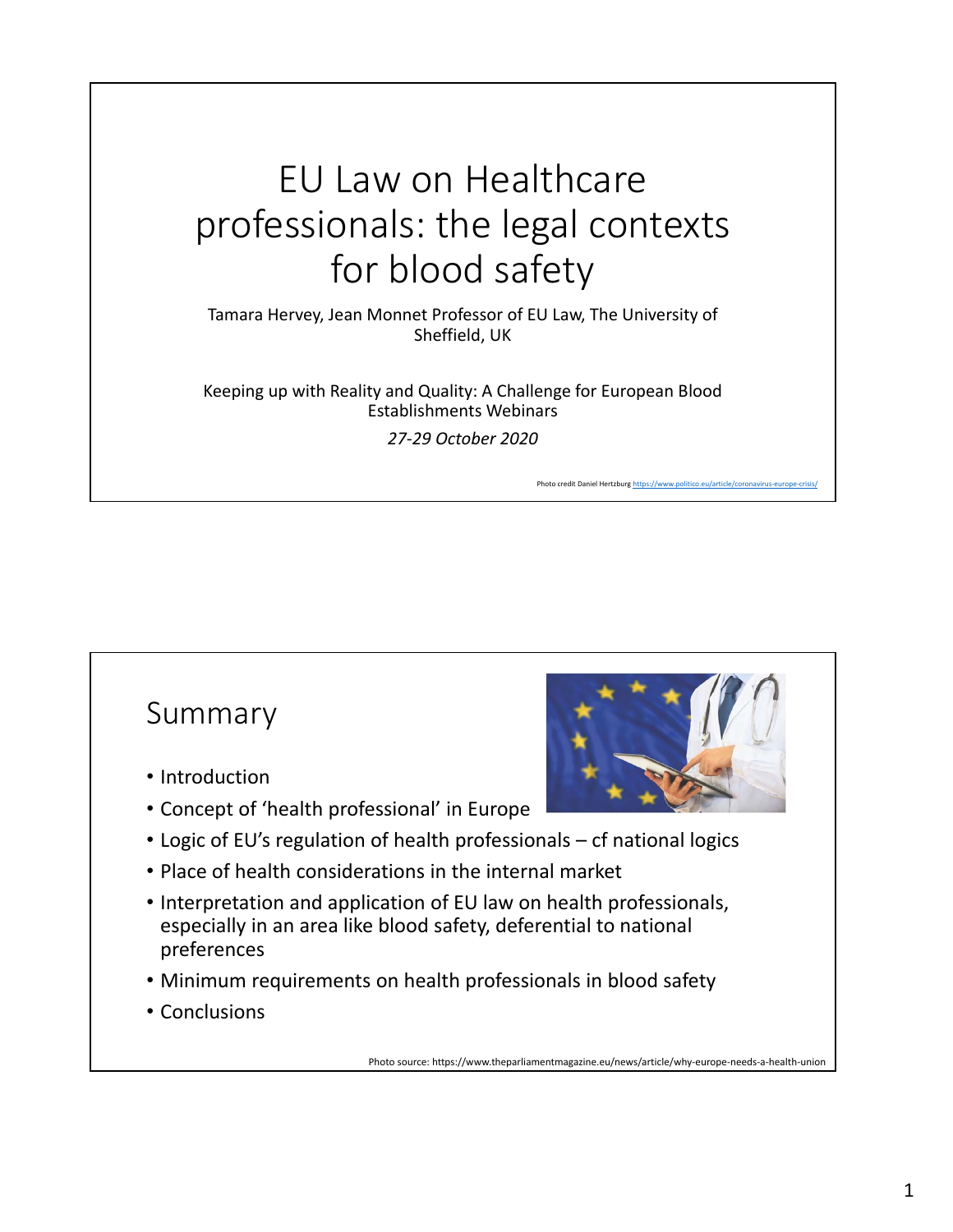#### Introduction

- Shared competence between Union and Member States
- 'Pre-emption'
- Sounds simple, but …
- In effect means field like securing blood quality and safety occupied by legal rules and other norms from national and supra-national levels
- Supra-national measures, eg
	- European Parliament and Council Directive 2002/98/EC (as amended)
	- Commission Directive 2005/62/EC (as amended)
	- Good Practice Guidelines for Blood Establishments Required to Comply with Directive 2005/62/EC

## Concept of 'health professional' in Europe

- Covers very diverse range of roles and activities
- From … to …
	- Highly specialized, technologically expert, cutting edge services … near 'social care' roles
	- Member of complex team … sole practitioner
	- Recognised in all European countries … recognised in just a few or one
- Lower income and higher income countries
	- Migration patterns complex, not one-way
	- But overall greater opportunities in North/West European states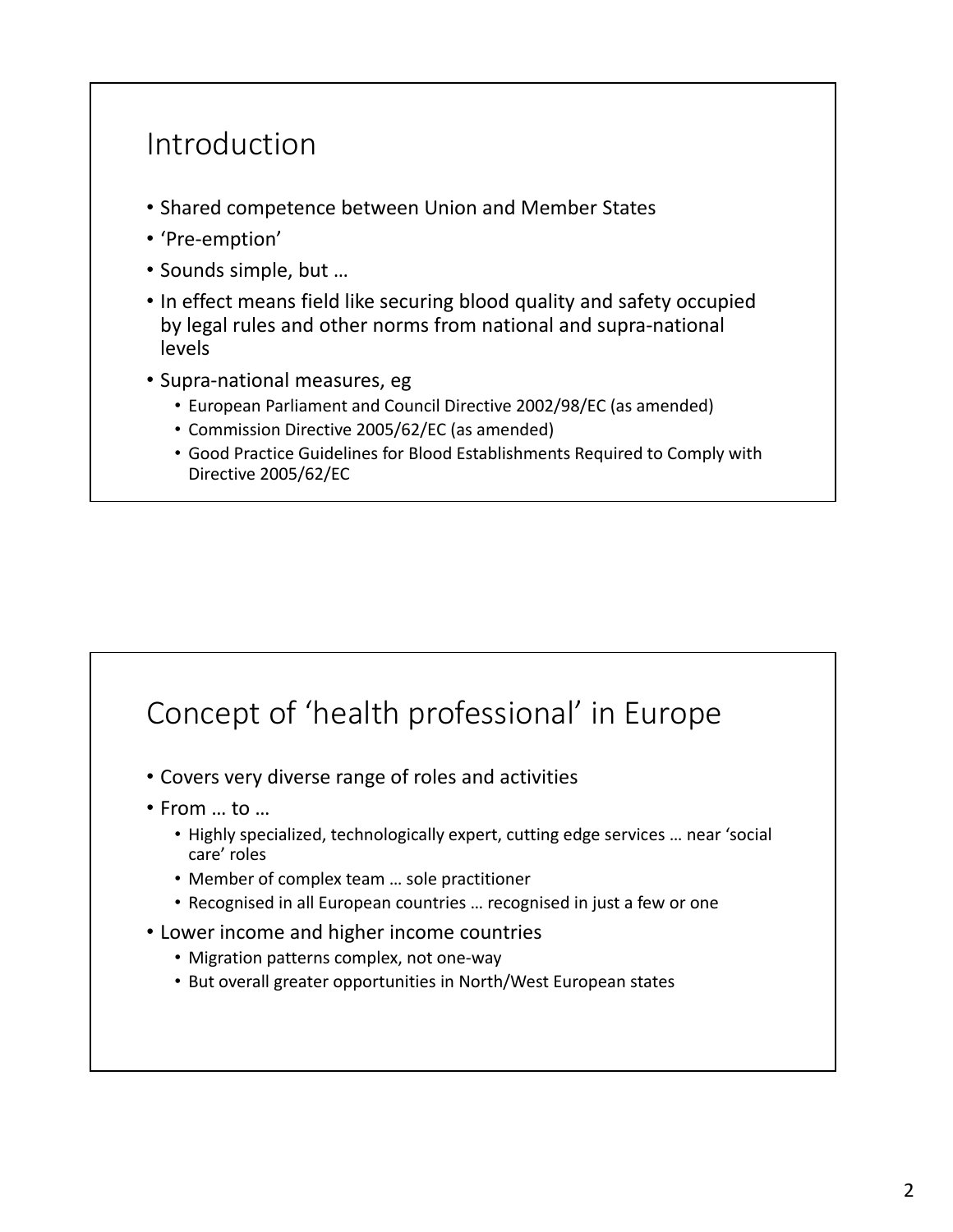## Logic of EU and national regulation of health professionals

- In general, not the same logic as in domestic domains
- Domestic rationales
	- Correct imbalance of power
	- Protect informed choice of vulnerable patients
	- Protect patients' privacy and bodily integrity
	- Secure ethical practice
	- Protect national health systems (public purse)
	- Population health contributes to
		- National security (eg in a pandemic)
		- Equality
		- Protection of the vulnerable (eg children or elderly adults)
		- Economic growth



# Logic of EU and national regulation of health professionals

- European Union rationales
	- Create single European market
	- Foster free movement of health professionals in the EU
	- Efficiencies of scale could be beneficial to patients
	- But mainly focused on liberalisation of professional movement within the EU
	- In effect supports migrations from East and South of Europe to West and North

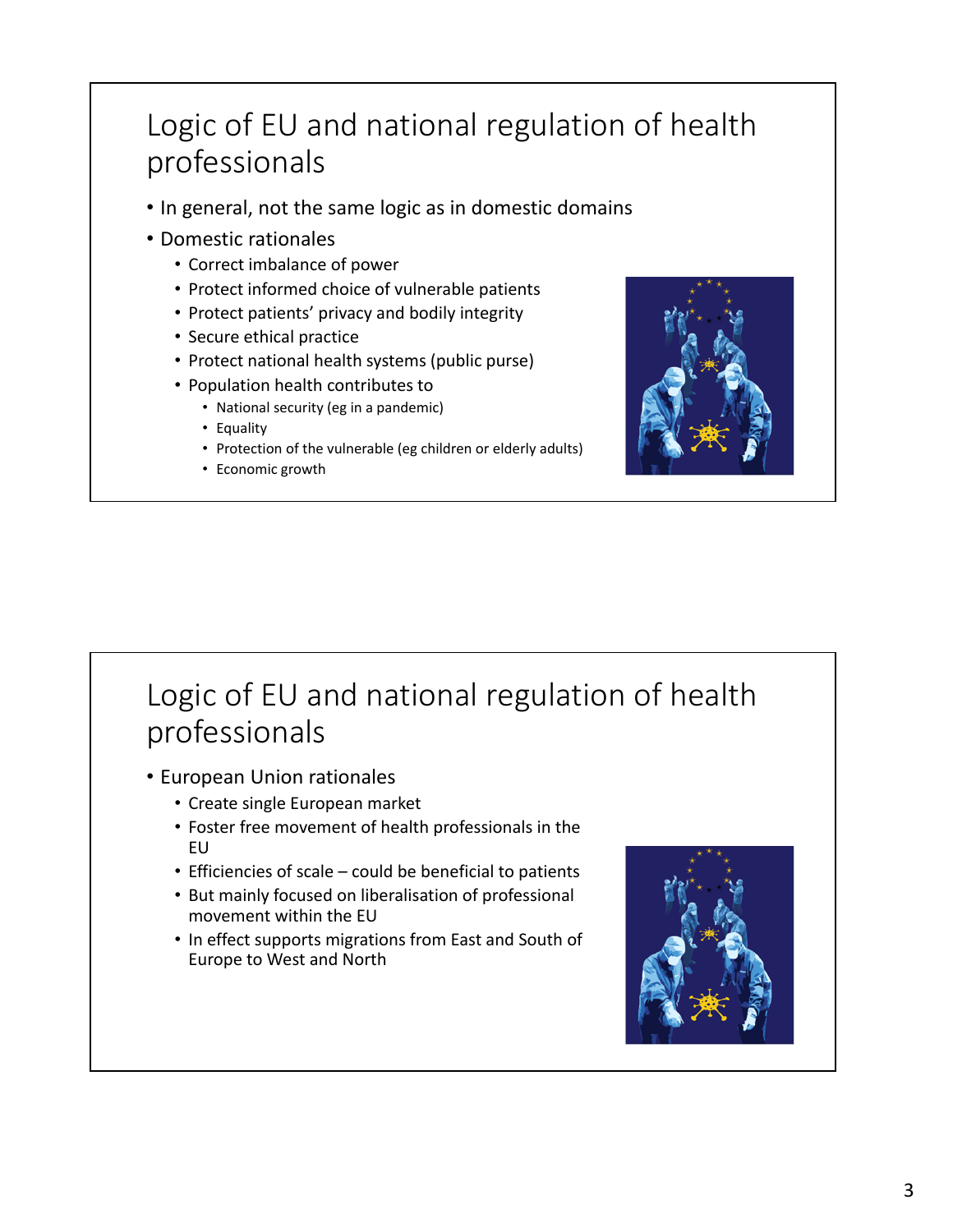## Place of health considerations in the EU's internal market

- Article 9 TFEU 'in defining and implementing its policies and activities, the Union shall take into account … a high level of … protection of human health'
- Directive 2005/36/EC on mutual recognition of professional qualifications, Article 7 (4)
	- Exception to general rule
	- Qualifications of crossborder providers of health services can be checked by host Member State
	- Reflects special status of health in the internal market, as applied to health professionals
- Health not an 'ordinary consumer service'

## Interpretation and application of EU law on health professionals in blood safety domains

- Minimum harmonization legislation sets a regulatory 'floor'
- Member States may apply higher standards for their domestic contexts *provided* these do not constitute an unjustified restriction on free movement
- Article 168 TFEU the Union must respect responsibilities of Member States for the definition of their health policy
- Directive 2002/98, Article 4 (2)
	- 'This Directive shall not prevent a Member State from maintaining or introducing in its territory more stringent protective measures which comply with the provisions of the Treaty'
	- Confirmed Case C-512/12 *Octapharma*
- Interpretation and application of EU law to give deference to national preferences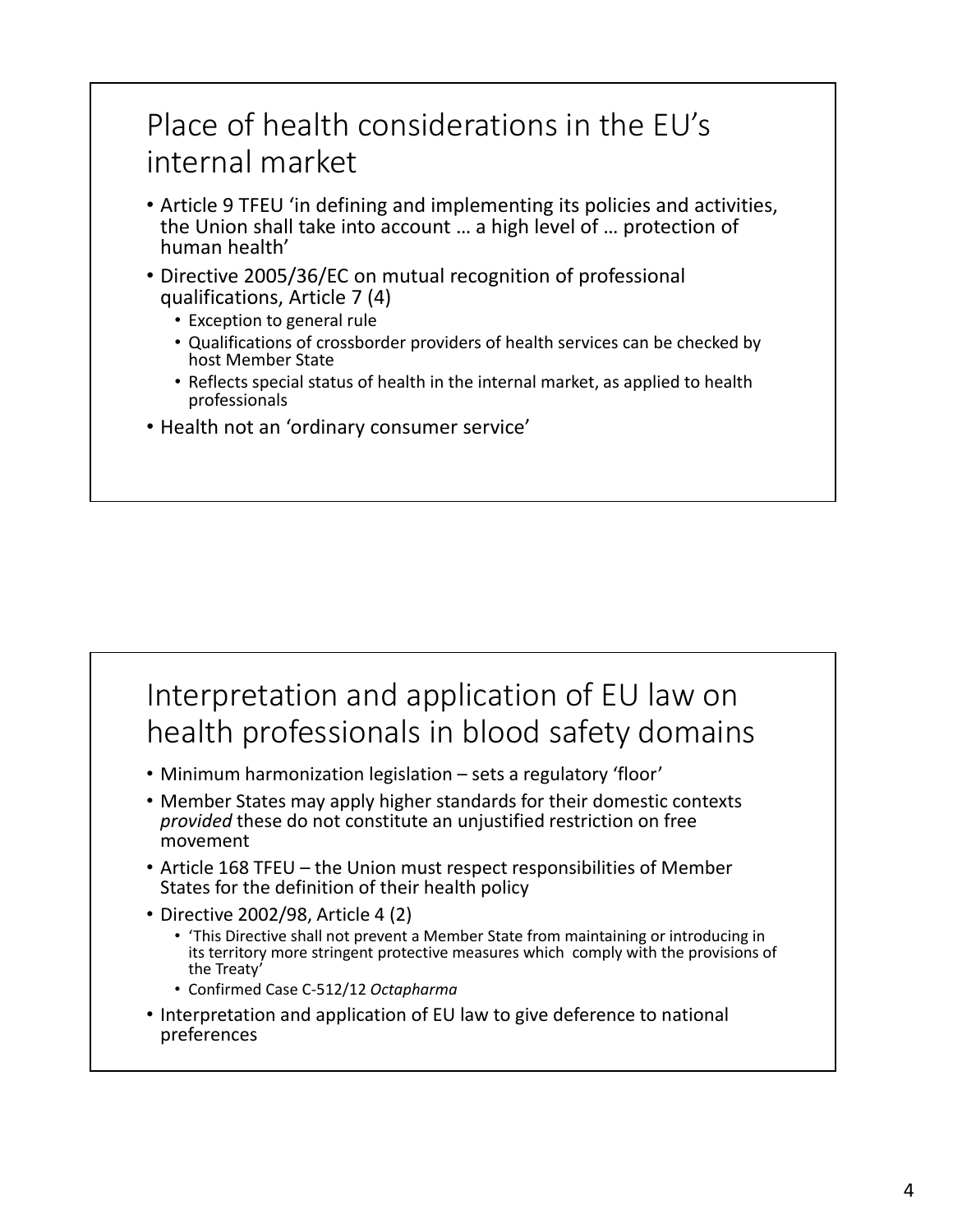## Minimum requirements

- Obligations to provide information about staffing and especially 'responsible persons' to the national competent authority (Article 5 (2); Annex I, Directive 2002/98)
- Obligations to examine potential blood donors
	- 'a qualified health professional' (Article 19, Directive 2002/98)
	- Elaborated Annexes Directive 2004/33 and CoE Guidelines, para 6.1.5
- Obligations to designate a 'responsible person' (Article 9, Directive 2002/98)
	- Ensure compliance with 'the rules in force in the Member State'
	- Reporting obligation
	- Quality management and haemovigilance requirements (Articles 10-15 Directive 2002/98)
	- Permission to delegate (Article 9 (3) Directive 2002/98)

#### Minimum requirements

- Personnel directly involved with testing, preparation, storage and distribution must be provided with timely, relevant and regularly updated training (Article 10 Directive 2002/98)
- Not clear whether this applies to 'responsible person' if not 'directly involved'
	- May be no legal obligation in EU law here
	- But good practice to ensure aware of state-of-the-art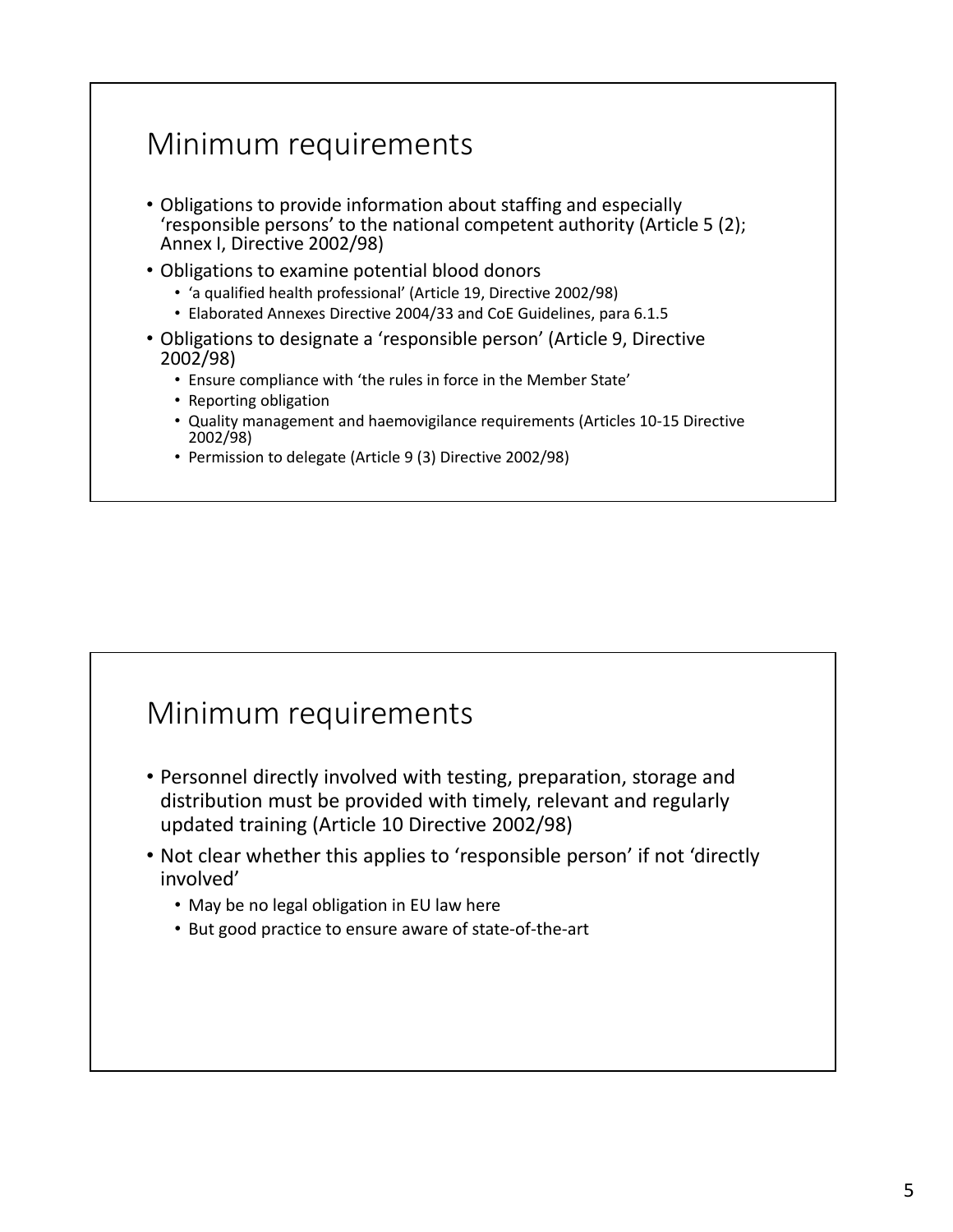#### Minimum requirements

- Structure of EU law and way EU law interacts with national law in health field an important context for interpretation of EU blood safety law, eg<br>Directive 2002/98
- Case C-96/20 Ordine Nazionale dei Biologi, MX, NY, OZ v Presidenza del<br>Consiglio dei Ministri lodged with the CJEU in February 2020 asks whether<br>a Member State may require a medical degree in order to be a 'responsible<br>p
- Yes, in my view
	- The Directive sets *minimum* harmonization rules
	- Directive's purpose is to secure blood safety (legal basis now Article 168 TFEU)
	- Purpose is *not* to confer entitlements on individual health professionals
- Thus, Article 9 (2) of the Directive does not confer an enforceable right on a holder of a qualification in the field of biological science to be a 'responsible person' within a blood establishment
	- Member States may adopt a more strict approach than the Directive's minimum 'floor'

#### Minimum requirements

- Rule applies *so long as the higher standard is compliant with internal market law*
- In principle, any domestic measure restricting cross-border employment, establishment or provision of services (including health services) is a 'suspect' measure, in terms of internal market law
- In principle, therefore, stricter rules in one Member State would make it more difficult for health professionals qualified in another, less strict, Member State, to 'access the market' in the stricter Member State by taking up employment, establishing themselves or offering services as a health professional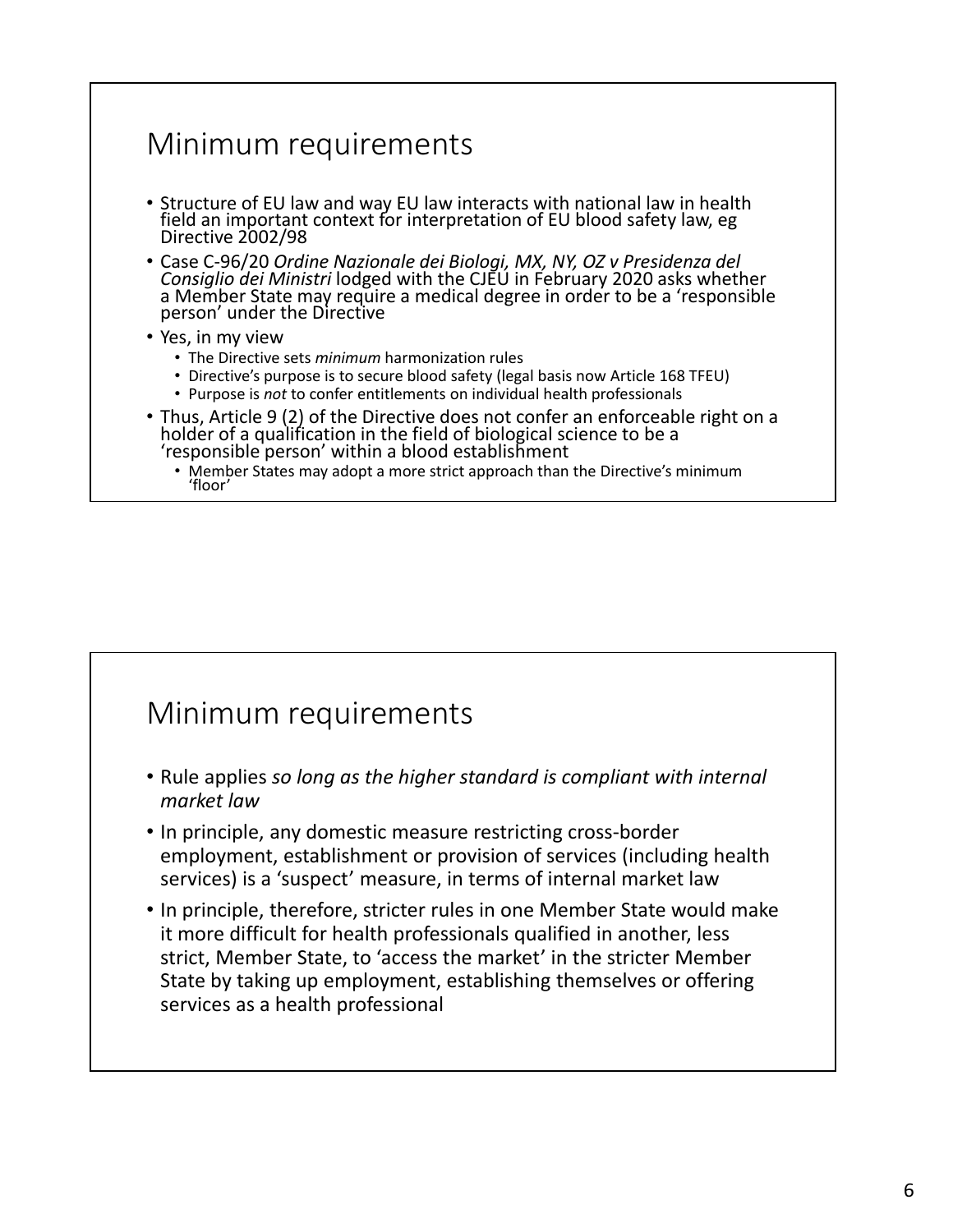## Minimum requirements

- But this *in principle* rule is subject to the Member State with the stricter rule being able to offer an *objective justification* for the stricter rule
- In general, an objective justification is subject to strict proportionality control
- But in many areas of health law, this is less so
	- Directive on mutual recognition of professional qualifications allows Member States to control providers of health services who remain established in another Member State
	- Member States may require 'compensating measures' when a health professional not in an 'automatic recognition' profession seeks to work or establish herself in another Member State
	- Member States may require incoming health professionals to take an aptitude test or serve an adaptation period
- Member States thus retain significant control in practice over the regulatory environment pertaining to health professionals offering health services in their territory
- This is also the case in the context of blood safety regulation

#### Conclusions

- The logics of internal market law do apply to health professionals operating in the blood safety domain
- EU blood regulation establishes a minimum floor
	- Member States may find themselves having to justify higher standards
	- Protecting public health and the national health system are acceptable justifications
- Important to neither over-state, nor under-state, the relevance of EU law to regulation of health professionals in the blood safety domain
	- Member States do not have unfettered powers
	- Member States have not lost all control or discretion